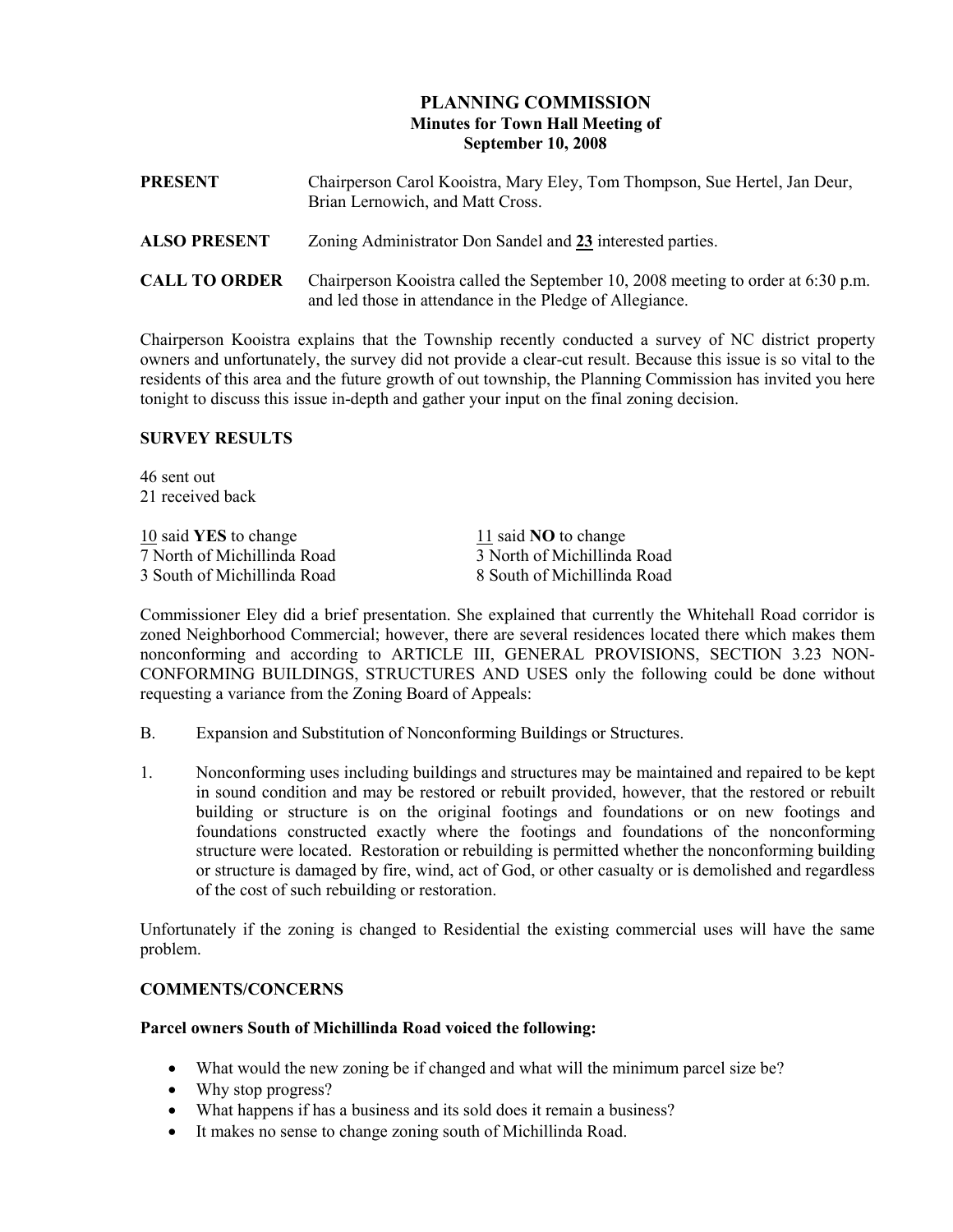#### FRUITLAND TOWNSHIP PLANNING COMMISSION September 10, 2008 TOWN HALL MEETING MINUTES PAGE 2 OF 3

- This area is not suitable for residential.
- Why does cut off have to be Michillinda Road and not at the old railroad tracks?

### Parcel owners North of Michillinda Road voiced the following:

- What happens if is a business and the zoning changes to residential?
- Commercial property can be worth a lot of money.
- It doesn't make sense to divide at Michillinda Road.
- Believes the survey results are incorrect.
- Keep zoned as Neighborhood Commercial (NC) and the surveys not responded to should be considered as leave it Neighborhood Commercial (NC).
- Wants zoning changed to residential.
- Wants zoning to remain Neighborhood Commercial (NC).
- Wants zoning changed to residential.
- Consider who actually lives there, not just owns property or operates businesses.
- Doesn't agree that Michillinda Road should be the cut off.
- Why does change have to be made, business uses should be able to be businesses and residential be residential.

## CORRESPONDENCE RECEIVED

1. Lester Hammond, 5010 Whitehall Road, letter read by Chairman Kooistra, states he owns the parcel directly north, abutting Michigan Adventure and this area in no way could be considered a desirable, residential area to raise a family.

### COMMISSIONERS COMMENTS

Commissioner Thompson believes spot zoning could be done even though it's not the best thing if it serves a good purpose.

Commissioner Deur believes a mixed use zoning would be consistent with the Master Plan.

Commissioner Hertel thanks audience for participating and states this issue will not be taken lightly.

Commissioner Lernowich thanks audience and states this is a lot to think about, we may need to have another Town Hall meeting.

Commissioner Eley states we need to direct growth, believes if left Neighborhood Commercial (NC) it can't ever go back but if changes to residential it can always be changed back to Neighborhood Commercial (NC) and explains that the Joint Planning Commission plan indicates only certain hubs for commercial along the Whitehall Road corridor.

Commissioner Cross thanks audience and states all comments and concerns will be taken into consideration.

### **OPTIONS**

- 1. Do nothing.
- 2. Rezone all of Whitehall Road corridor to residential.
- 3. Rezone North of Michillinda Road to Dame Road from Neighborhood Commercial to Residential and leave South of Michillinda Road Neighborhood Commercial or maybe zone as indicates in the master plan as mixed use.